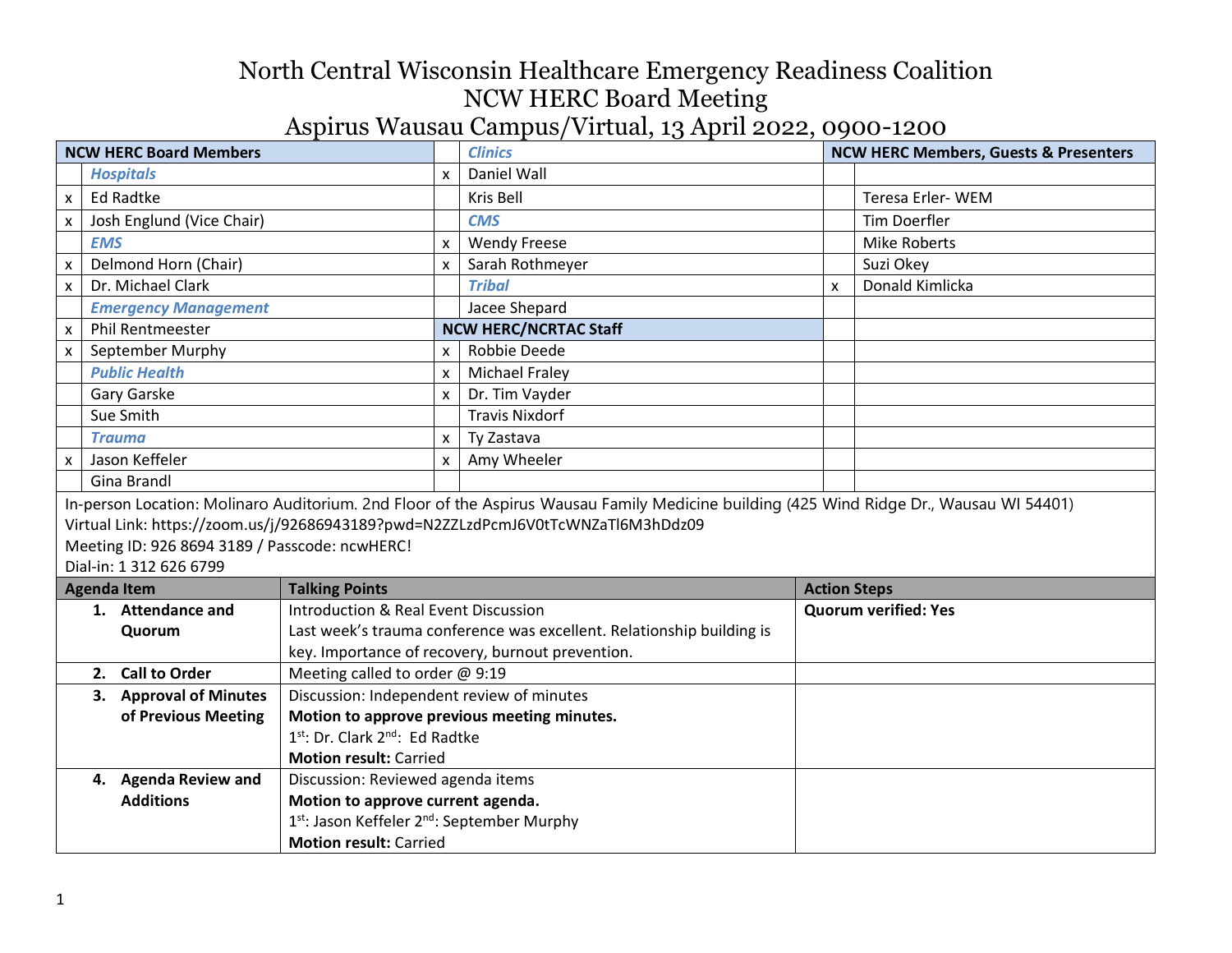| 5. | <b>Budget</b>            | <b>Discussion:</b>                                                  |                                                   |
|----|--------------------------|---------------------------------------------------------------------|---------------------------------------------------|
|    | <b>Review/Accountant</b> | <b>Mar Financials</b><br>$\bullet$                                  |                                                   |
|    | Report                   | Reviewed Statement of Activities and Budget<br>$\circ$              |                                                   |
|    |                          | Will be looking at projects to spend down carryover<br>$\circ$      |                                                   |
|    |                          | Marathon County Health Dept. will be physical address<br>$\circ$    |                                                   |
|    |                          | for the HERC (will continue to maintain PO Box as well)             |                                                   |
|    |                          | <b>Budget</b><br>$\bullet$                                          |                                                   |
|    |                          | Will fall short in line items of travel, equipment,<br>$\circ$      |                                                   |
|    |                          | training, and contractual                                           |                                                   |
|    |                          | <b>Motion to approve March financials</b>                           |                                                   |
|    |                          | 1st: Wendy Freese 2nd: Ed Radtke                                    |                                                   |
|    |                          | <b>Motion result: Carried</b>                                       |                                                   |
|    |                          | Logo update<br>$\bullet$                                            |                                                   |
|    |                          | Robbie shared multiple logo examples<br>$\circ$                     | Report back to graphic designer on logo: No cog,  |
|    |                          | Group narrowed in focus and Robbie will follow up                   | no full state- unless region is represented, like |
|    |                          | with graphic designer                                               | the trees, needs to show medical representation,  |
|    |                          | <b>CHEC Course Support</b><br>$\bullet$                             | shield is a maybe, need exact color codes, needs  |
|    |                          | Explored adding seats for this course $-$ it cannot be              | to have abbreviations and full word options       |
|    |                          | done                                                                |                                                   |
|    |                          | Each region got two extra seats and a waiting list is               |                                                   |
|    |                          | established                                                         |                                                   |
|    |                          | If someone cannot attend, they need to cancel ASAP so<br>$\circ$    |                                                   |
|    |                          | spot can get refilled; if they no show they will not be             |                                                   |
|    |                          | put back on priority list                                           |                                                   |
|    |                          | They see the demand and hope to bring course back<br>$\circ$        |                                                   |
|    |                          | again this year                                                     |                                                   |
|    |                          | Some regions are charging course fees from                          |                                                   |
|    |                          | individuals, and if they show up, the money will be                 |                                                   |
|    |                          | reimbursed, if they no show, money is kept                          |                                                   |
|    |                          | <b>MCI Supply Credit Application</b><br>$\bullet$                   | Michael to apply for credit                       |
|    |                          | o To replace materials in MCI bags it was going to be               |                                                   |
|    |                          | about \$9,000                                                       |                                                   |
|    |                          | Looking into getting credit application for \$10,000, so<br>$\circ$ |                                                   |
|    |                          | we wouldn't have to wait for state PO                               |                                                   |
|    |                          | Michael will look into group rate for best deal<br>$\circ$          |                                                   |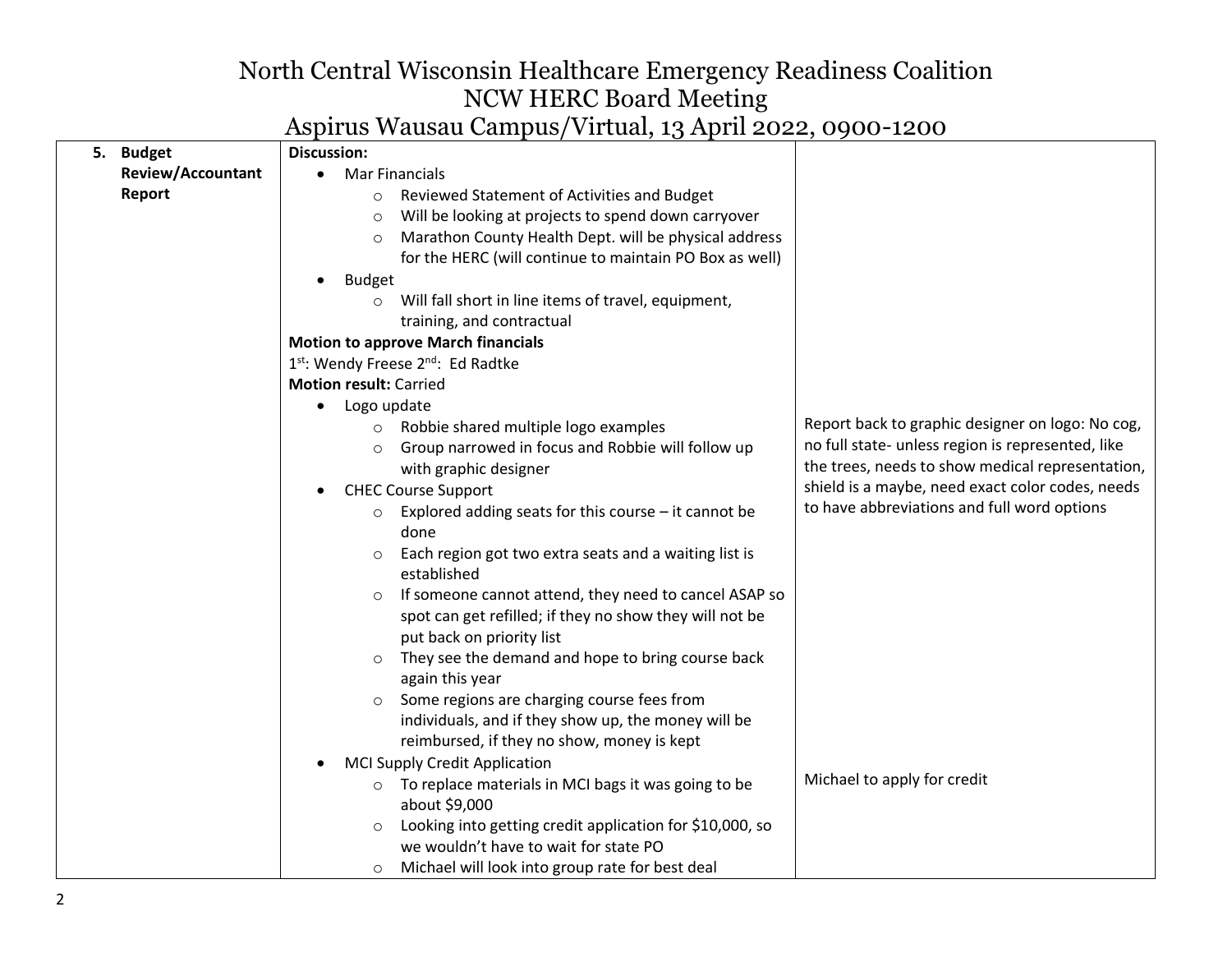|                               | Motion to approve applying for credit to buy supplies for MCI bags |                                                    |
|-------------------------------|--------------------------------------------------------------------|----------------------------------------------------|
|                               | 1 <sup>st</sup> : Dr. Clark 2 <sup>nd</sup> : Jason Keffeler       |                                                    |
| <b>Motion result: Carried</b> |                                                                    |                                                    |
|                               |                                                                    |                                                    |
|                               | Portable freezer                                                   |                                                    |
| $\circ$                       | Portable freezer broke                                             |                                                    |
| $\circ$                       | Bought new cord, still isn't working                               |                                                    |
| $\circ$                       | Michael will call tech support to remedy                           |                                                    |
| $\circ$                       | There is a dealer out of Poynette that may be an option            |                                                    |
|                               | Temperature probes                                                 |                                                    |
| $\circ$                       | One of the wires on one probe has been damaged due                 | Michael to fix/replace broken probe and            |
|                               | to getting shut into the cooler                                    | recalibrate other probes                           |
| $\circ$                       | Demand is down, do we replace?                                     |                                                    |
| $\circ$                       | Other probes will need to be recalibrated as well                  |                                                    |
| $\circ$                       | Yes, let's fix and recalibrate with COVID funds                    |                                                    |
| Isopods                       |                                                                    |                                                    |
|                               | Aspirus Plover, Marshfield Minocqua, and Marshfield                |                                                    |
|                               | Stanley hospitals do not have isopods                              |                                                    |
|                               | New isopod would be about \$3,000/piece (China                     |                                                    |
|                               | made)                                                              |                                                    |
|                               | Board does not feel we need to buy more, they can be               |                                                    |
|                               | shared                                                             |                                                    |
|                               | Maintain isopods we currently have                                 |                                                    |
|                               | <b>Evacuation Chairs</b>                                           |                                                    |
|                               | Some facilities are reporting that their chairs are                | Make evacuation chairs a logistics project - grant |
|                               | getting old and deteriorating                                      | opportunity                                        |
| $\circ$                       | Could this be a grant opportunity with carry over                  |                                                    |
|                               | funds?                                                             |                                                    |
| $\circ$                       | Perhaps a cost sharing option makes more sense                     |                                                    |
| $\circ$                       | Will make this a logistics project and will target                 |                                                    |
|                               | hospitals and SNFs - needs to be cost sharing                      |                                                    |
|                               | Other supplies:                                                    |                                                    |
|                               | All three bioseal units are still in place and ready to use        |                                                    |
|                               | Tents are all still available; has been some damage                |                                                    |
|                               | Peds MCI Supplies                                                  |                                                    |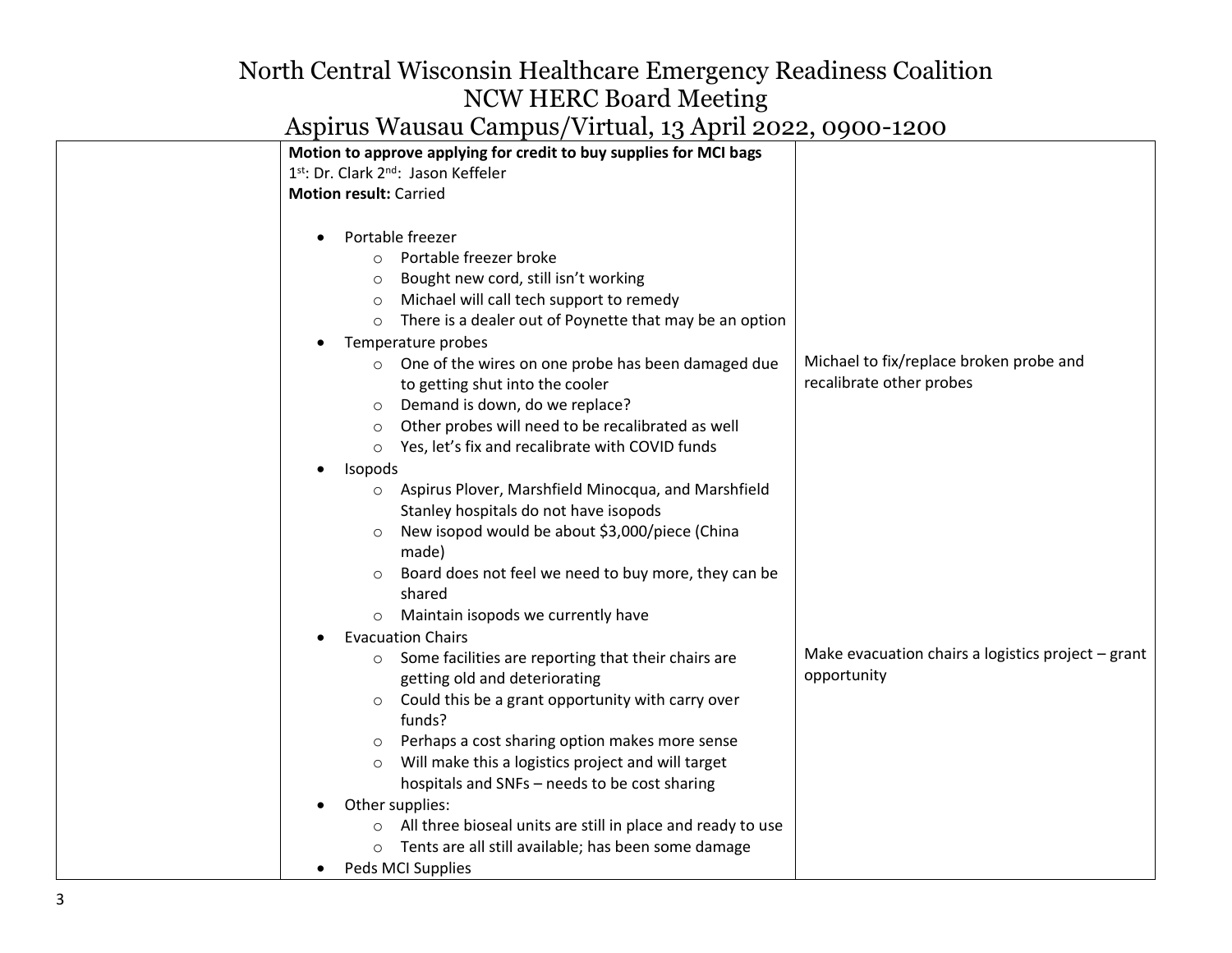|                                                                 | Do we need to bolster Peds MCI supplies - based off<br>$\circ$       | Robbie will ask hospital group to assess their  |
|-----------------------------------------------------------------|----------------------------------------------------------------------|-------------------------------------------------|
|                                                                 | lessons learned from parade incident in Milwaukee                    | hospital's peds MCI supplies                    |
|                                                                 | Feel there is a need for this - an assessment needs to<br>$\circ$    |                                                 |
|                                                                 | be done                                                              |                                                 |
|                                                                 | Trauma level requires different levels of equipment<br>$\circ$       |                                                 |
|                                                                 | Need to consider a replacement plan as well<br>$\circ$               |                                                 |
|                                                                 | Computers and supplies                                               |                                                 |
|                                                                 | Computer is now five years old<br>$\circ$                            |                                                 |
|                                                                 | We need a technology (computers, printers, projectors,<br>$\circ$    | Robbie will look into replenishing supplies and |
|                                                                 | etc.) retirement model                                               | developing technology retirement policy         |
|                                                                 | Want to replace before they break<br>$\circ$                         |                                                 |
|                                                                 | Could use carry over money to purchase new<br>$\circ$                |                                                 |
|                                                                 | Dr. Vayder would like to get a new computer and<br>$\circ$           |                                                 |
|                                                                 | purchase his old computer                                            |                                                 |
|                                                                 | He can purchase a computer for                                       |                                                 |
|                                                                 | reimbursement                                                        |                                                 |
| 6. HERC "Extreme                                                | Discussion                                                           |                                                 |
| Makeover" Update                                                | Wakefield Brunswick will report findings at meeting on April 29th    |                                                 |
| <b>Work Plan/Regional</b><br>7.                                 | Projects:                                                            |                                                 |
| <b>Projects and</b>                                             | <b>Supply Chain Integrity Assessment</b>                             |                                                 |
| <b>Deliverables</b>                                             | Has been shared out; no comments received<br>$\circ$                 |                                                 |
|                                                                 | Mitigation strategies helped informed logistics<br>$\circ$           |                                                 |
|                                                                 | <b>Hazard Vulnerability Assessment</b><br>$\bullet$                  |                                                 |
|                                                                 | Has been shared out; no comments received<br>$\circ$                 |                                                 |
|                                                                 | Consolidation of inclement weather and infectious disease<br>$\circ$ |                                                 |
|                                                                 | Top ten seems to be right on<br>$\circ$                              |                                                 |
|                                                                 | Motion to approve 2021-2022 Supply Chain Integrity Assessment and    |                                                 |
|                                                                 | <b>Hazard Vulnerability Assessment.</b>                              |                                                 |
| 1st: Ed Radtke 2nd: Sarah Rothmeyer                             |                                                                      |                                                 |
|                                                                 | <b>Motion result: Carried</b>                                        |                                                 |
|                                                                 |                                                                      |                                                 |
|                                                                 | <b>Physical Address</b><br>$\bullet$                                 |                                                 |
| Working on MOA with Marathon Co. Health Dept. to use<br>$\circ$ |                                                                      |                                                 |
| their office as HERC's physical address:                        |                                                                      |                                                 |
| 1100 Lake View Drive                                            |                                                                      |                                                 |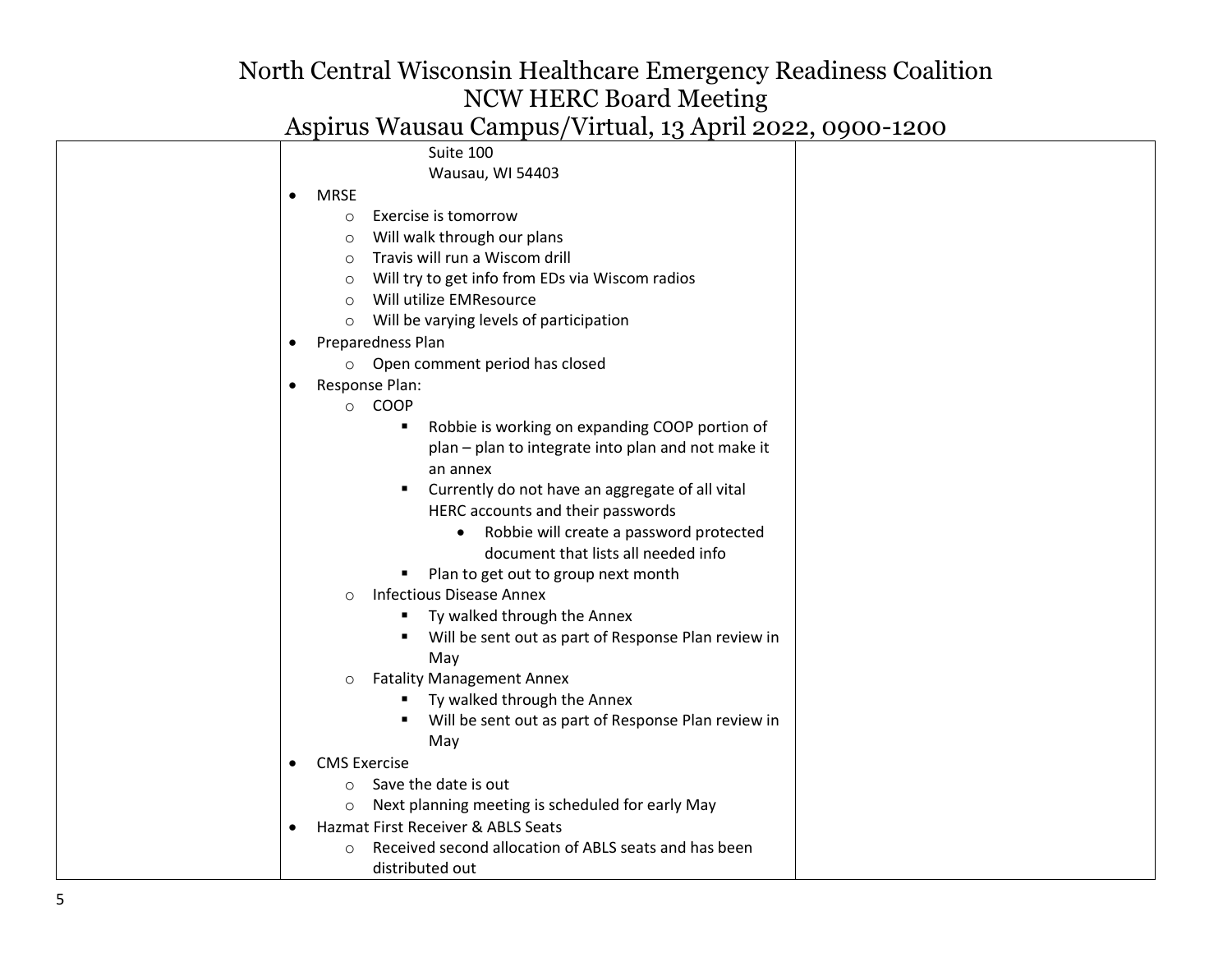|                                          | Contacts are Daniel Wall from Marshfield and Ed Radtke<br>$\circ$        |  |
|------------------------------------------|--------------------------------------------------------------------------|--|
|                                          | from Aspirus for hazmat seats                                            |  |
|                                          | Mary Moore from Aspirus and Rick Dalton from Marshfield                  |  |
|                                          | for ABLS seats                                                           |  |
|                                          | Are a few hazmat seats available if anyone is interested<br>$\circ$      |  |
|                                          | Looking to bring a first receiver in-person train-the-trainer<br>$\circ$ |  |
|                                          | course                                                                   |  |
|                                          | Looking for a location to host                                           |  |
|                                          | <b>PPE Bolstering</b>                                                    |  |
|                                          | o Grant app was released to EMS and LTC                                  |  |
|                                          | Received four applications $-3$ for \$3,000 and 1 for \$1,500<br>$\circ$ |  |
|                                          | Grants total \$10,500, less than had allotted for<br>$\circ$             |  |
|                                          | Can ask requesting agencies if they have interest for more<br>$\circ$    |  |
|                                          | funds                                                                    |  |
|                                          | Motion to approve four PPE bolstering projects.                          |  |
|                                          | 1 <sup>st</sup> : Phil Rentmeester 2 <sup>nd</sup> : Ed Radtke           |  |
|                                          | <b>Motion result: Carried</b>                                            |  |
|                                          |                                                                          |  |
|                                          | <b>Board Membership Voting</b>                                           |  |
|                                          | No statute of limitations<br>$\circ$                                     |  |
| 2022 HERC Contract Update and Amendments |                                                                          |  |
|                                          | Any changes or sophistication you want done with current<br>$\circ$      |  |
|                                          | contracts, let Robbie know                                               |  |
|                                          | Need to update contract with Marshfield Clinic for Dr.<br>$\circ$        |  |
|                                          | Vayder - need to be clear that we only want Dr. Vayder                   |  |
| 8. HERC Staff and                        | Independent review                                                       |  |
| <b>Advisory Group</b>                    | Robbie sent out minutes                                                  |  |
| <b>Meeting</b>                           |                                                                          |  |
| 9. Response Updates                      | AAR                                                                      |  |
|                                          | Ty is working on AAR                                                     |  |
|                                          | Survey Monkey survey is open; virtual debrief will be on April           |  |
| 20 from $1:00 - 2:00$                    |                                                                          |  |
| <b>Information Update</b>                |                                                                          |  |
|                                          | This week will be the last information update                            |  |
| Will continue to actively monitor        |                                                                          |  |